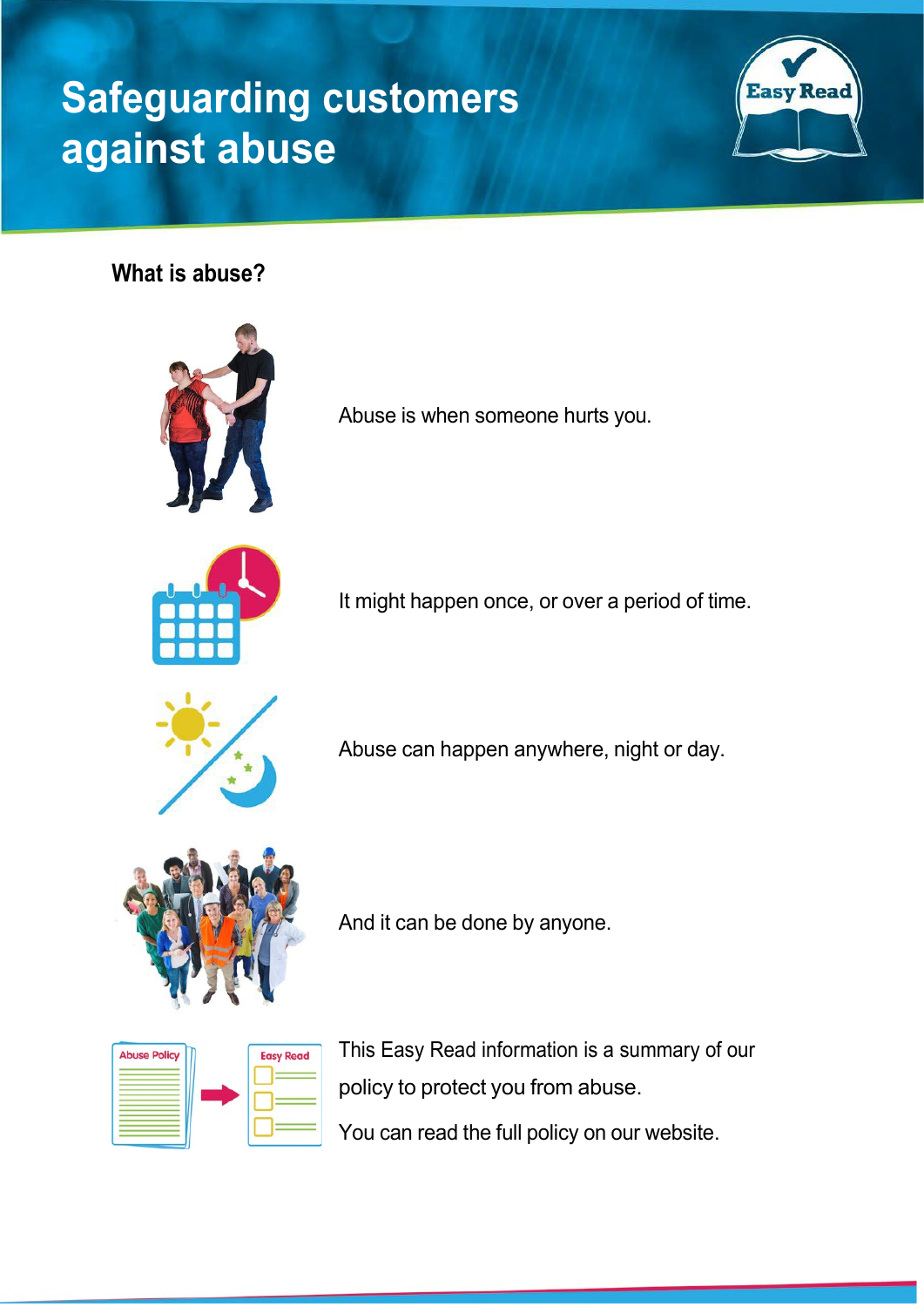## **Examples of abuse**





Abuse may include:

- hurting your body
- doing something to you in a sexual way that is not ok







• controlling your money or stealing from you



• controlling you physically



neglect or lack of care.



All of these things are wrong.

They should never happen to you at New Horizons.

Page 2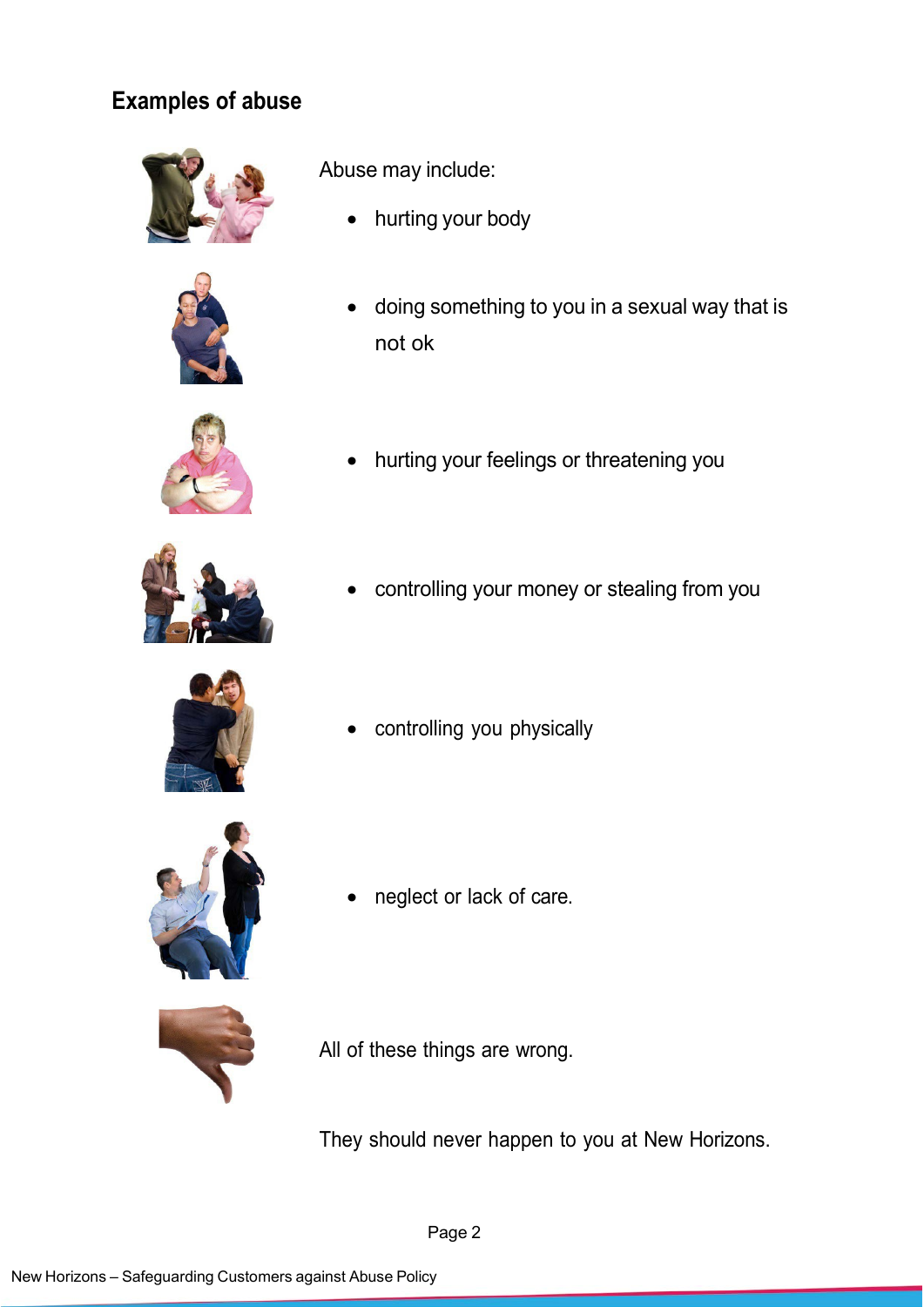Hurting your body can include someone:

- hitting you
- kicking you
- pulling you
- punching you

If someone is hurting you sexually they might:

- make you have sex with them
- make you touch them
- touch you in places you do not want them to
- make you watch other people have sex.

Hurting your feelings can include someone:

- calling you names
- laughing at you
- blaming you
- threatening you
- ignoring you
- treating you like a child
- making you feel useless or small
- Shouting at you.





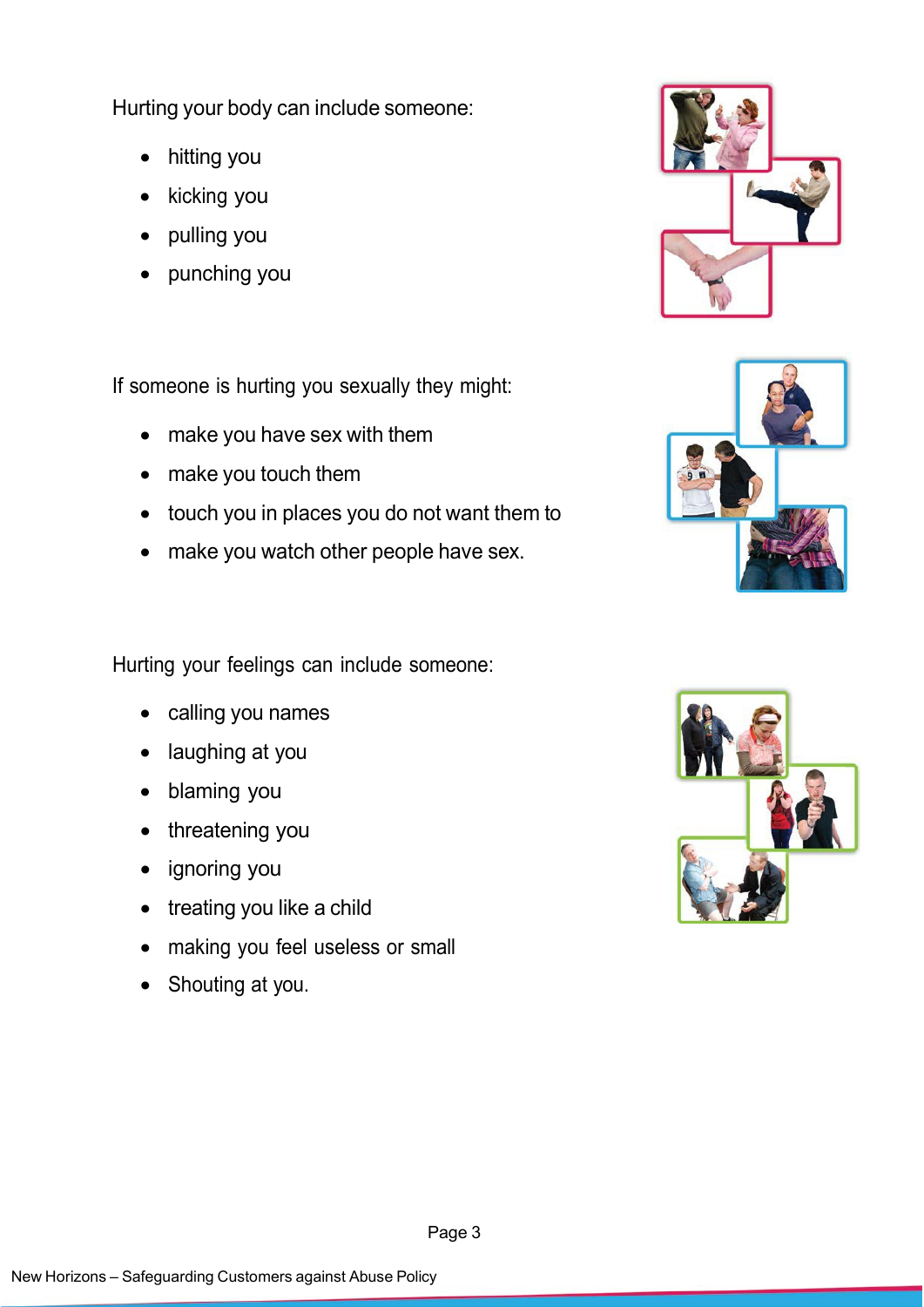Controlling your money or stealing from you is when someone:

- uses your money or things you own
- stops you from using your money or things
- takes your money
- won't let you decide how to use your own money
- makes you pay for other people's things.

Physical control is when someone:

- physically holds you
- locks you in another room by yourself.

This is only ok if you or your Guardian have agreed to it.

You can read more about this in 'Restrictive practices at New Horizons'.

Neglect or lack of care is when:

- you don't get the right medicine and care
- you don't have enough food, clothes, support or a roof over your head
- no one is helping you wash and dress yourself
- you aren't being helped to communicate your needs
- you don't get the support that you need or is best for you.









Page 4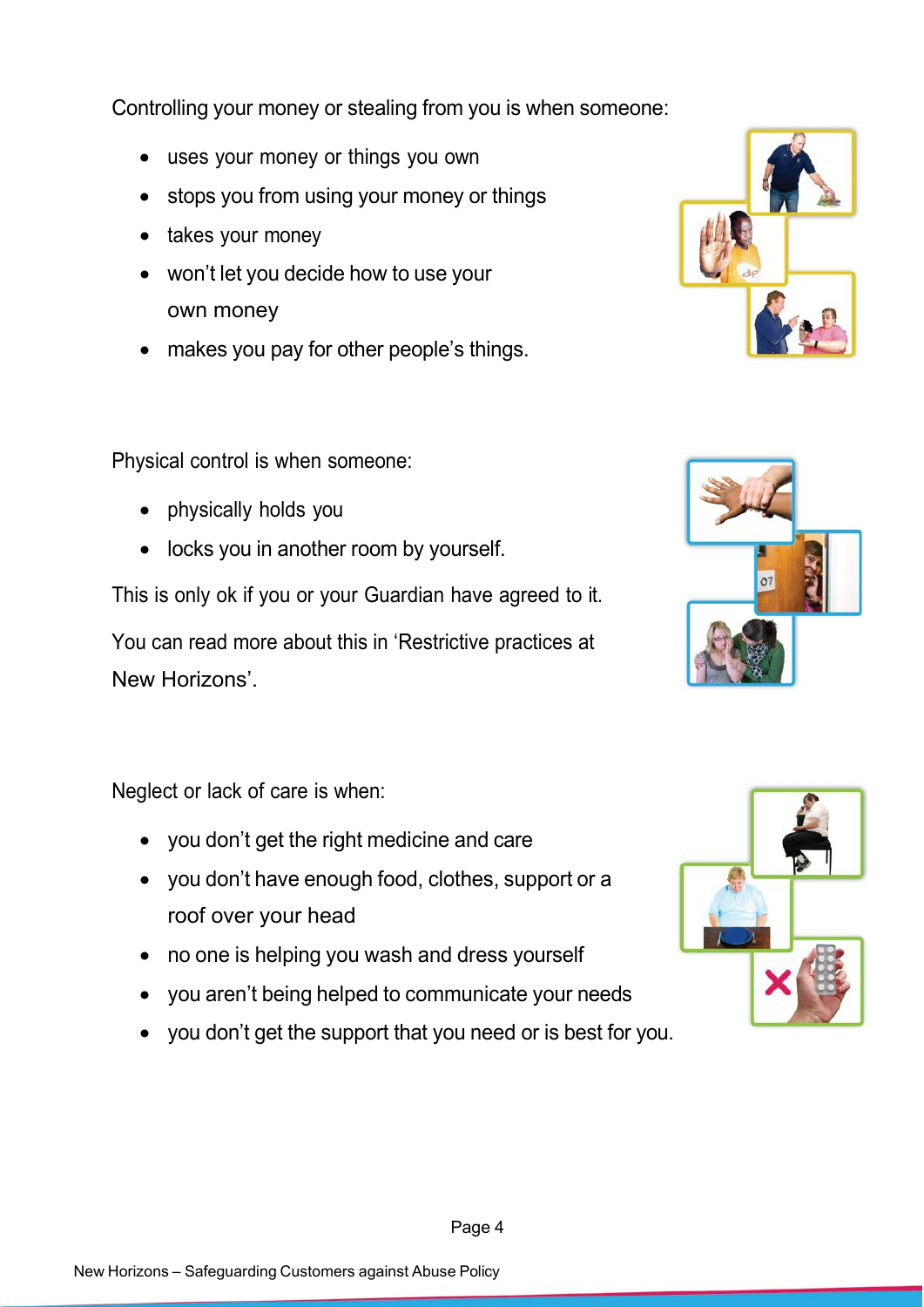## **If someone hurts you**



It is ok to feel confused.



You might feel small or scared, especially if you have been threatened.



Remember it is not your fault.



We will make sure you are safe.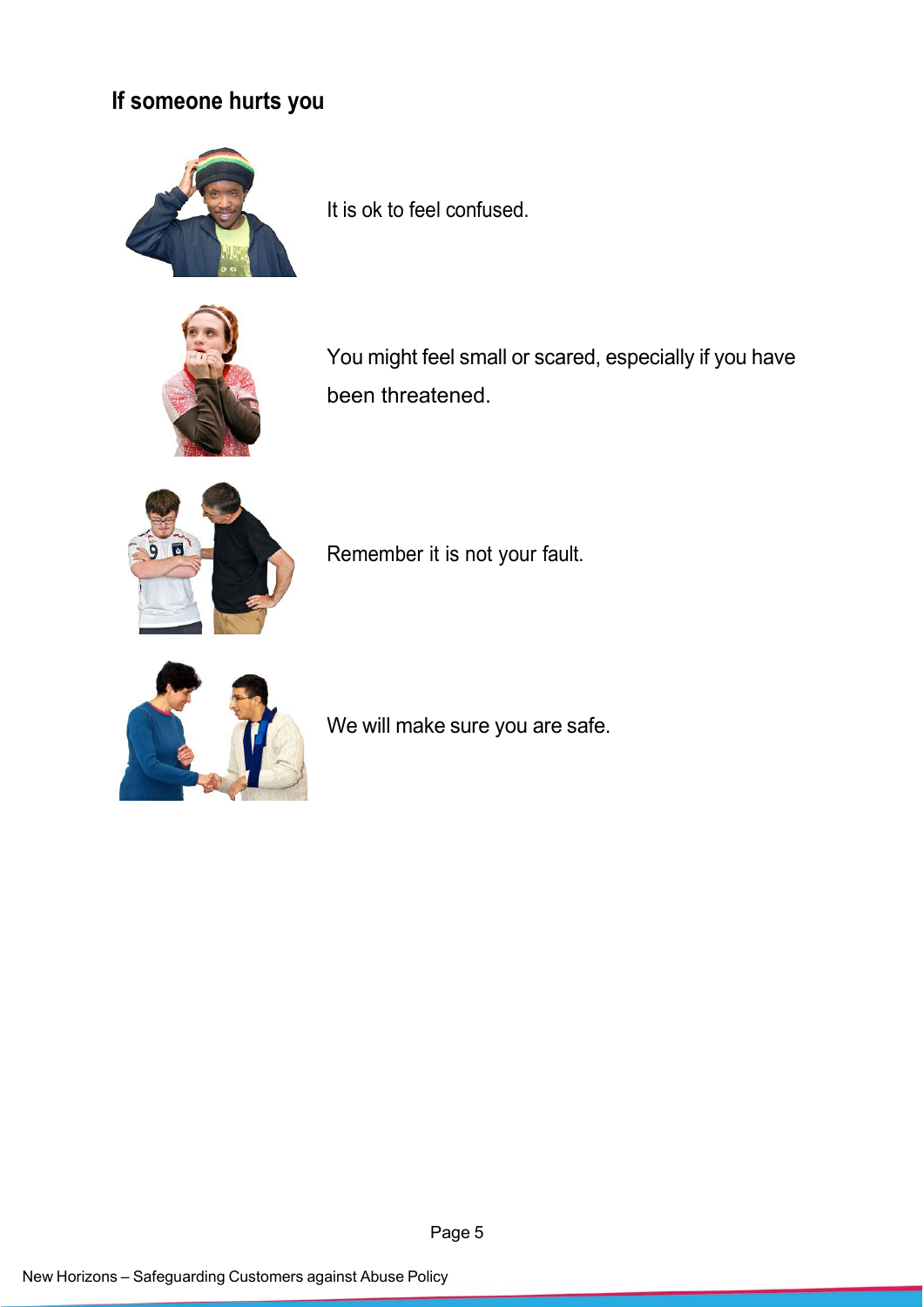## **Tell someone**



It is best if you tell someone.



Talk to someone you trust.



You can tell a friend, family, carer, support person or the Police.



They can help you to tell us what happened.

There are a number of ways you can tell us.



You can talk to a staff member.



You can write us a letter or email us.

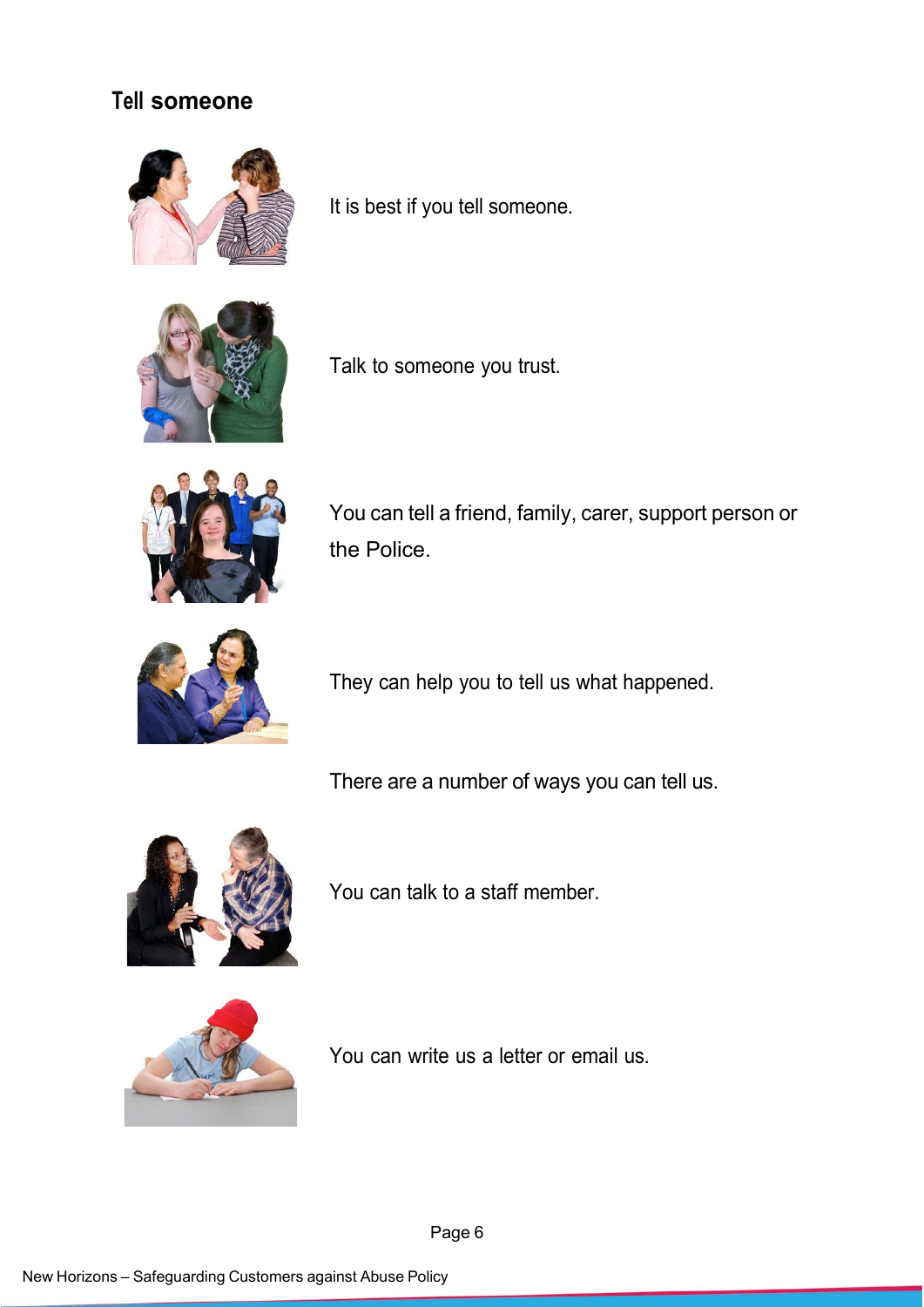

You can call us.



You can also fill out a customer feedback form. They can be put in the suggestion box at the office reception area.



Or you can fill out the form on our website.



When you talk to us, we will:

make sure you are safe





- let you tell your story in your own way
- listen to what you have to say carefully
- understand it may be hard for you to tell us what happened

Page 7